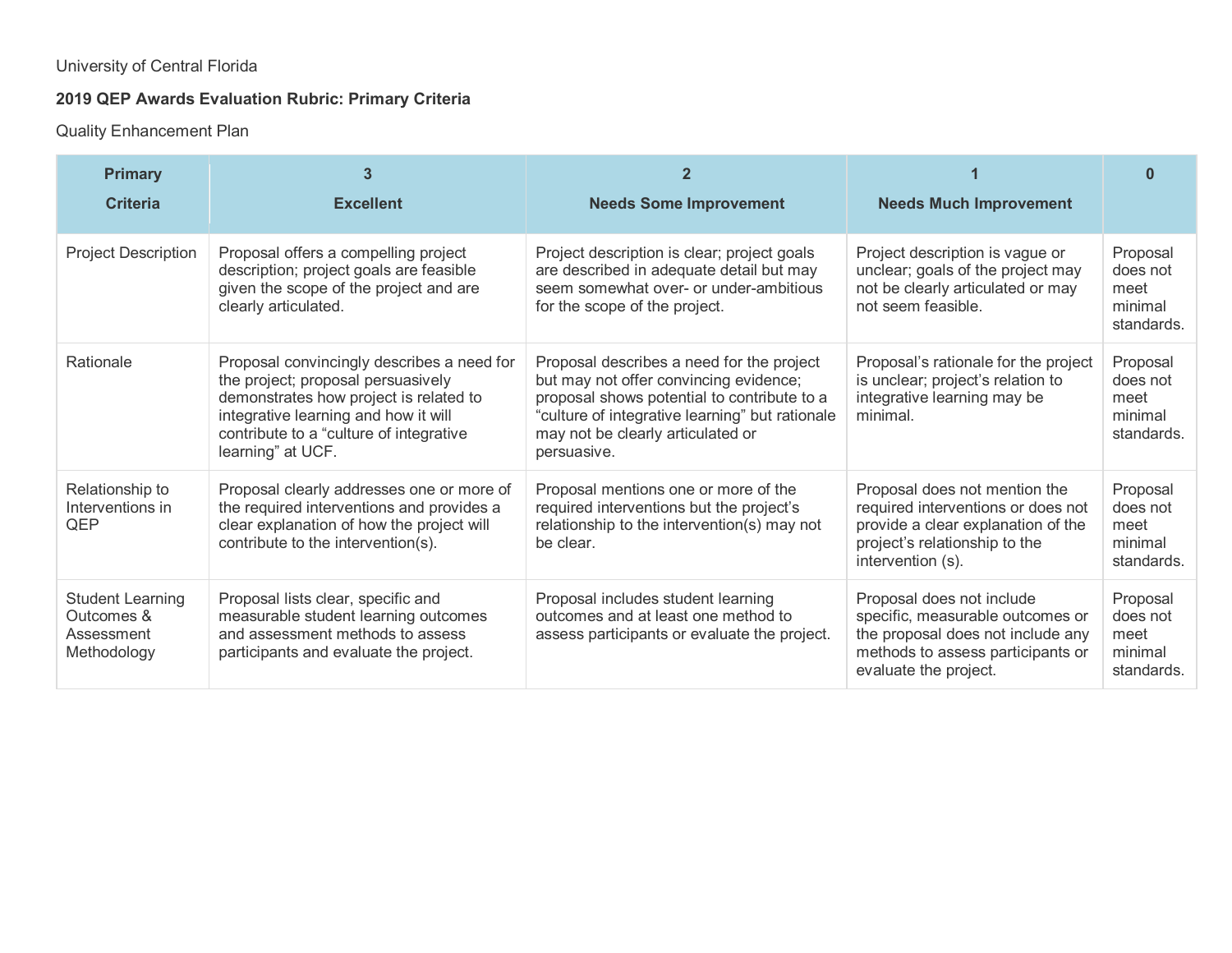## **2019 QEP Awards Evaluation Rubric: Secondary Criteria**

University of Central Florida

| <b>Secondary</b><br><b>Criteria</b> | 3<br><b>Excellent</b>                                                                                                                                                                                                                                                                        | $\overline{2}$<br><b>Needs Some Improvement</b>                                                                                                                                                   | <b>Needs Much Improvement</b>                                                                                                                                        | $\Omega$                                              |
|-------------------------------------|----------------------------------------------------------------------------------------------------------------------------------------------------------------------------------------------------------------------------------------------------------------------------------------------|---------------------------------------------------------------------------------------------------------------------------------------------------------------------------------------------------|----------------------------------------------------------------------------------------------------------------------------------------------------------------------|-------------------------------------------------------|
| Collaboration                       | Proposal includes a well-defined plan identifying<br>appropriate collaborative partners, each of which<br>add value to the program.                                                                                                                                                          | Proposal shows some indication of<br>appropriate collaborative partners.                                                                                                                          | Collaboration is not included in<br>the proposal or partner<br>contributions are unclear.                                                                            | Proposal<br>does not<br>meet<br>minimal<br>standards. |
| <b>Beneficiaries</b>                | Proposal clearly articulates how the project will<br>benefit UCF's undergraduate students. A realistic<br>estimate of number of beneficiaries over the<br>immediate and long term is provided.                                                                                               | Proposal may provide some evidence<br>of how undergraduate students will<br>benefit, but the evidence is not clearly<br>articulated. An estimate of the number<br>of beneficiaries is included.   | Proposal does not provide clear<br>evidence of the benefit to<br>undergraduate students; the<br>number of students affected by<br>the project may be unclear.        | Proposal<br>does not<br>meet<br>minimal<br>standards. |
| Sustainability                      | Proposal includes a clear, feasible path for<br>sustainability of the project after the initial grant;<br>proposal describes convincingly how results of the<br>project will be preserved and further developed.                                                                             | Proposal offers some plan for<br>sustainability, but the path is unclear<br>or seems unrealistic.                                                                                                 | Proposal does not include a clear<br>or easily understood explanation<br>of project sustainability.                                                                  | Proposal<br>does not<br>meet<br>minimal<br>standards. |
| <b>Budget</b>                       | Budget is complete and contains all required<br>information. Budget seems cost effective, and there<br>is a clear link between proposed expenditures and<br>project activities and outcomes.                                                                                                 | Budget is complete but may seem<br>unrealistic (e.g., overinflated or<br>underinflated); relationships between<br>proposed expenditures and project<br>activities and outcomes may be<br>unclear. | <b>Budget lacks required</b><br>information, is unclear in how its<br>expenditures relate to activities<br>and/or outcomes, or includes<br>unallowable expenditures. | Proposal<br>does not<br>meet<br>minimal<br>standards. |
| Special<br>Consideration            | Project proposals that do one or more of the<br>following: 1) seeks to address the needs of our<br>Latinx students; 2) focuses on students' civic<br>engagement and preparation; 3) is from applicants<br>who have not previously received a QEP<br>Enhancement or Program Innovation Award. |                                                                                                                                                                                                   |                                                                                                                                                                      |                                                       |